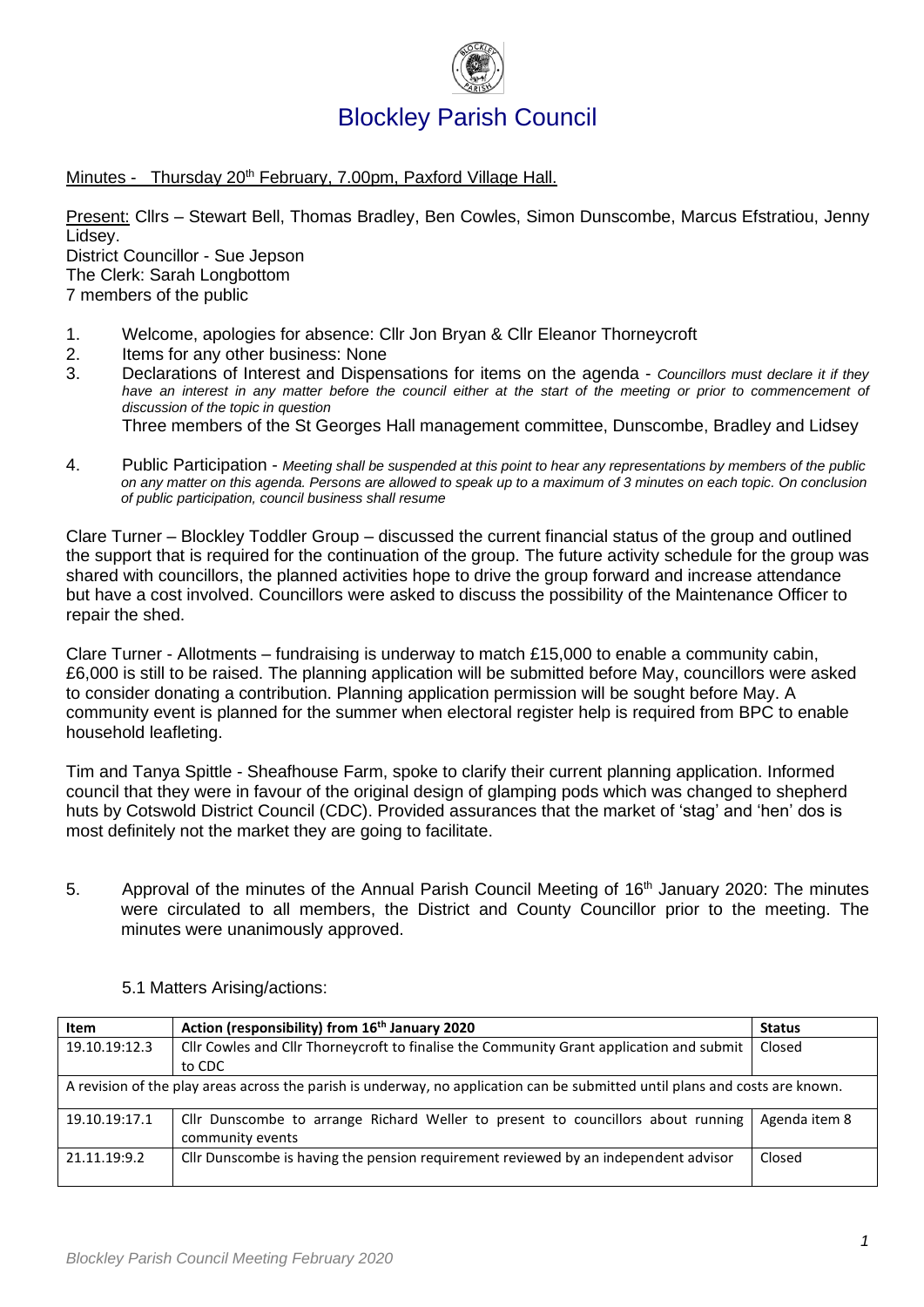| BPC advised no pension reserved fund is necessary.                              |                                                                                                                                                                    |                |  |  |
|---------------------------------------------------------------------------------|--------------------------------------------------------------------------------------------------------------------------------------------------------------------|----------------|--|--|
| 21.11.19:9.3                                                                    | The Clerk is to research grant opportunities for the second half of the Churchyard wall                                                                            | Ongoing        |  |  |
| 21.11.19:11.1                                                                   | Cllr Dunscombe is to research rainfall equipment                                                                                                                   | Closed         |  |  |
|                                                                                 | BPC have spoken to the mill owners. The current rain gauge is not working and to be removed.                                                                       |                |  |  |
| 16.01.20:4.1.1                                                                  | Clerk to arrange memorial plaque and commemorative event with Rev'd Delap.                                                                                         | Ongoing        |  |  |
| 16.01.20:4.1.2                                                                  | Clerk to arrange the annual litter pick and approach the Great Western about breakfast.                                                                            | Ongoing        |  |  |
| 16.01.20:7.1                                                                    | Cllr Bryan to photograph the flooded roads.                                                                                                                        | Closed         |  |  |
|                                                                                 | Rain has subsided, BPC aware of requirement to capture evidence for GCC.                                                                                           |                |  |  |
| 16.01.19:8.1.1                                                                  | Councillor Cowles to form a working group to analyse the Northcot Brickworks<br>application and submit comments to the planning officer.                           | Closed         |  |  |
|                                                                                 | Comments to CDC to be submitted.                                                                                                                                   |                |  |  |
| 16.01.20:8.1.2                                                                  | Councillor Cowles to contact Richard Hunt to request a further exhibition to inform<br>parish residents.                                                           | Closed         |  |  |
|                                                                                 | Public open days held at the Brickworks premises.                                                                                                                  |                |  |  |
| 16.01.20:10.1.1                                                                 | Cllr Bradley is to make enquiries into the additional TV programme filming in the parish.                                                                          | Ongoing        |  |  |
| 16.01.20.10.3.1                                                                 | Cllr Dunscombe and the Clerk to revise the MO contract.                                                                                                            | Closed         |  |  |
|                                                                                 | Reviewed and being reviewed by personnel committee.                                                                                                                |                |  |  |
| 16.01.20:12.1.1                                                                 | Burial Policy to be reviewed and presented to council in February.                                                                                                 | Agenda item 18 |  |  |
| 16.01.20:12.1.2                                                                 | Clerk to contact the Church administrator to update the register with churchyard<br>cremation plots.                                                               | Closed         |  |  |
| Meeting scheduled.                                                              |                                                                                                                                                                    |                |  |  |
| 16.01.20:12.1.3                                                                 | Clerk to contact Adam Klup at the Diocese to request an extension to the faculty.                                                                                  | Ongoing        |  |  |
| 16.01.20:13.1.1                                                                 | Cllr Thorneycroft to discuss the possibility of a Defibrillator training session with the baby<br>and toddler group.                                               | Closed         |  |  |
| 16.01.20:13.1.2                                                                 | Clerk to establish if the defibrillator needs an electricity source.                                                                                               | Closed         |  |  |
| Small power source is required.                                                 |                                                                                                                                                                    |                |  |  |
| 16.01.20:14.1.1                                                                 | Clerk to contact Gloucestershire Highways Customer Services Team to request signs.                                                                                 | Closed         |  |  |
|                                                                                 | CDC have informed BPC that a sign will be fitted.                                                                                                                  |                |  |  |
| 16.01.20:14.1.2                                                                 | Clerk to contact Rhodri Grey at Highways to notify him of the 'skid risk' signs.                                                                                   | Closed         |  |  |
| Signs have been removed.                                                        |                                                                                                                                                                    |                |  |  |
| 16.01.20:14.1.3                                                                 | Cllr Bell to speak to the tradesmen parking on the verge (B4479), alert them of the<br>damage they are causing to parish land and instruct them to park elsewhere. | Closed         |  |  |
| BPC are monitoring the ground and damage.                                       |                                                                                                                                                                    |                |  |  |
| 16.01.20:15.1.1                                                                 | Cllr Efstratiou is to arrange profile pictures for the new website.                                                                                                | Closed         |  |  |
| Photos taken at the meeting. Absent Cllrs to make contact with Cllr Efstratiou. |                                                                                                                                                                    |                |  |  |
| 16.01.20:16.1.1                                                                 | The Clerk is to make enquiries with the Environmental Agency to see if any weather<br>warning equipment is recommended for parish councils.                        | Closed         |  |  |
| Email sent to EA.                                                               |                                                                                                                                                                    |                |  |  |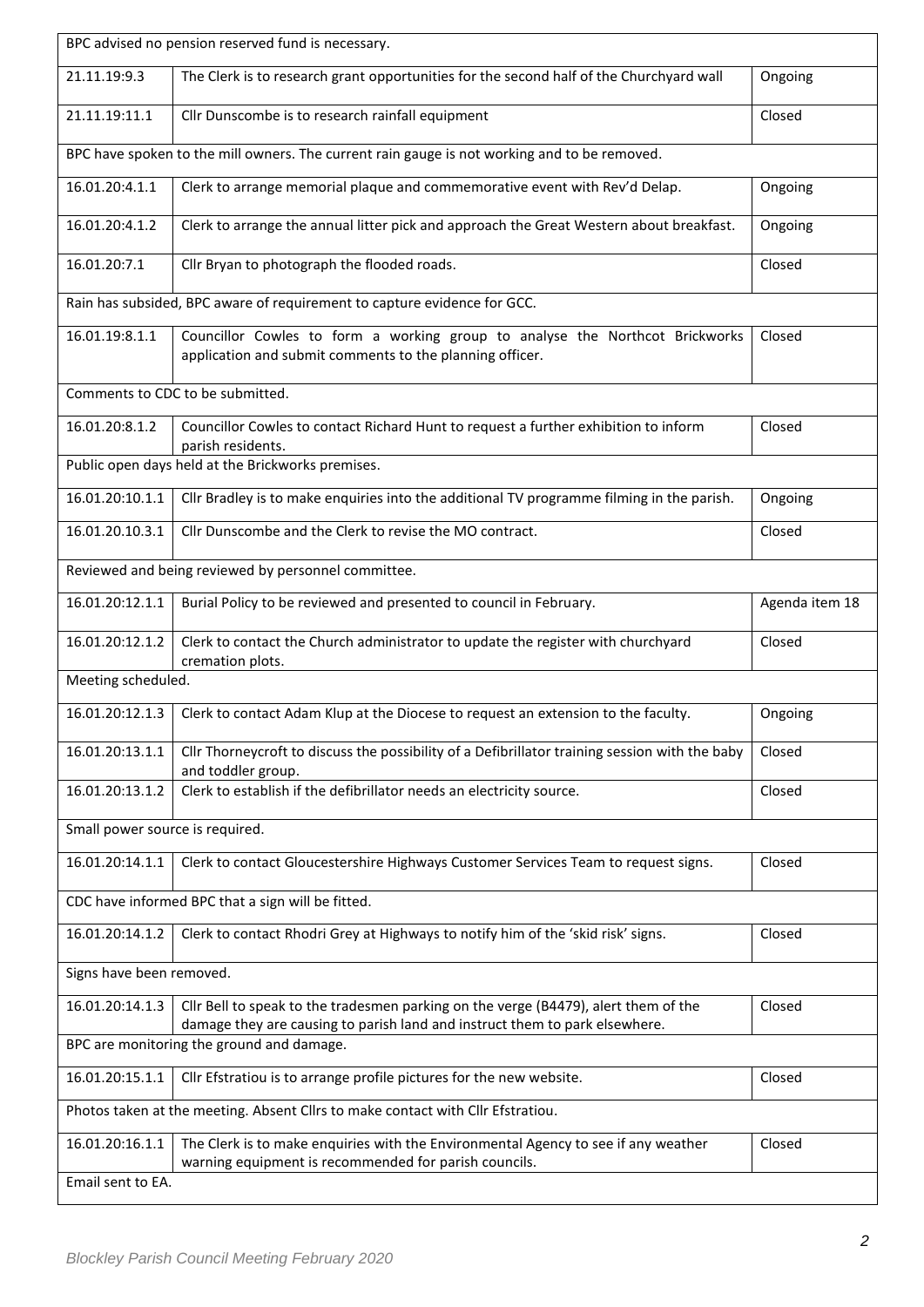| 16.01.20:16.1.2                                                   | Clerk to source additional snow plough operators in case of heavy snowfall.                                                                 | Closed |  |
|-------------------------------------------------------------------|---------------------------------------------------------------------------------------------------------------------------------------------|--------|--|
| Advert displayed on social media.                                 |                                                                                                                                             |        |  |
| 16.01.20:17.1.1                                                   | The clerk is to make enguiries as to whether memorial cleaning and repairs can be done<br>before 75th anniversary of VE Day on the 8th May. | Closed |  |
| Water treatment scheduled for end of February.                    |                                                                                                                                             |        |  |
| 16.01.20:17.1.2                                                   | Clerk to change the Easter meeting date and use the other room in St Georges Hall.                                                          | Closed |  |
| Meeting scheduled for April 23rd 2020, St Georges Hall, Blockley. |                                                                                                                                             |        |  |
| 16.01.20:19.1.1                                                   | Clerk to make enquiries into the re-instalment of a post box on Winterway, Blockley.                                                        | Closed |  |
| Requests for new post boxes are no being accepted.                |                                                                                                                                             |        |  |

## 6. County and District Councillors' reports

- Cllr Sue Jepson (CDC) Ebrington PC are running a training course for defibrillators. Cllr Jepson will advise BPC of the dates in case it is thought worthwhile to share the event.
- Planning application for Wallands Barns rejected on all counts, applicant will be appealing.
- Planning application Sheaf House Farm Cllr Jepson has contacted the planning officer and advised that the pods are more suitable for an ANOB and in line with CDC planning policy. The application will be reviewed by the CDC planning committee on the 11<sup>th</sup> March 2020.
- District Council budget meeting is scheduled, Cllr Jepson reported that there are planned increases of 3.88% to council tax, an increase in parking charges and planning application charges. Additionally, Cllr Jepson informed BPC that there are plans to borrow money to the value of £30,000,000 to fund a multi-story carpark in Cirencester. It was reported that Conservative representatives will be objecting, Cllr Jepson will update the parish council on the movements in March.
- Northcot Brickworks, extended consultation to 29<sup>th</sup> February, Cllr Jepson to find out CDC views as a consultee.
- $Cllr$  Lynden Stowe (GCC) Apologies for absence
- 7. Planning Norton Cottage, the application was reviewed ahead of the meeting, councillors' have no comments.

Hamble Cottage, the application was reviewed ahead of the meeting, councillors' have no comments.

7.1 Northcot Brickworks – Cllr Cowles updated members that the online survey written by BPC to attempt to ascertain the opinions of parishioners has only generated a small sample size to date. The two open days that BPC organised with the Brickworks for parishioners resulted in no visits. To promote the survey and canvas a larger sample of residents' views, the motion to purchase a Facebook advert for the local postcode areas to the value of £50 was moved unanimously. Cllr Cowles updated all that 7 out of the statutory consultees has responded to the application to date

## 7.2 Thames Water Depot- Awaiting confirmation of the postcode

8. Community development – Guest Richard Weller from Pebworh Parish Council was invited by BPC to share some of the councils' recent successful projects, including: National finalists in Village in Bloom, party in the park with Spitfire fly-past, rural cinema, WI, installation of Multi-Use Games Area (MUGA), defibrillators, a community asset village pub, LED street light installation, Neighbourhood Development Plan, and a £100,000 public works loan for the refurbishment of the village hall.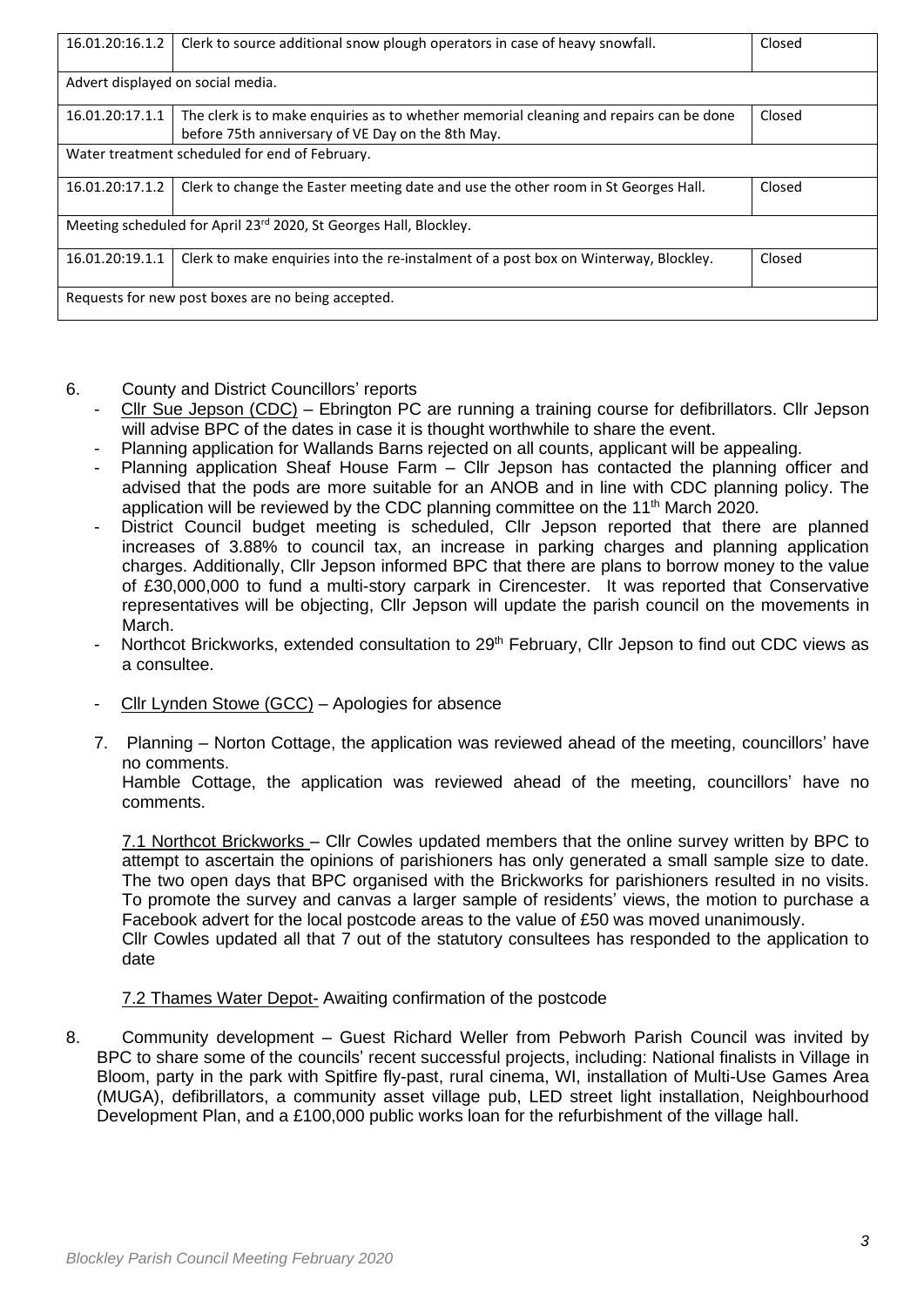- 9. Finance: 9.1 Finance Report for 31st December 2019 31<sup>st</sup> January 2020 was circulated to members ahead of the meeting.
	- 9.2 Review of expenditure retrospective transactions for the 31<sup>st</sup> December 2019 to 31<sup>st</sup> January 2020 were approved unanimously.
	- 9.3 The Blockley Ramblers Society would like to donate a bench to the parish. The motion to agree that the bench to be donated by Blockley Ramblers Society is to be similar to the two existing benches on the path in Churchill Close, was approved.
	- 9.4 A replacement bench using recycled materials is to be researched by the clerk for the ford in Blockley. A motion will be presented at the March meeting.
- 10. Back End Common Clerk to acknowledge email from Sewage and Haulage Ltd informing them that BPC will monitor the standard of the reinstatement of the common as the grass starts to grow. A cost of matting an area for six cars to the left of the common is to be obtained and presented at the March meeting *(ACTION: 200220.10.1 Clerk)*. To replace the orange netting and tape which is preventing any footfall or cars on the seeded area a motion was passed to spend £150 to stake and rope the common with more sympathetic materials. (*ACTION: 200220.10.2 Cllr Cowles)*
- 11 Community Annual Spring Clean
	- 11.1 28/29th March not available, 21st March was proposed and agreed by majority.
	- 11.2 Publicity to promote the event is required to generate volunteers
- 12 Communications: Cllr Efstratiou presented the first stage of the new website: Cllr Efstratiou to share the link with all councillors (ACTION: *200220.12.1 Cllr Efstratiou).* The clerk is to share all statutory files to be uploaded onto the website *(ACTION: 200220.12.2 Clerk)*
- 13 Trees Churchill Close The motion to reduce the crowns of two cherry trees (T60 and T61) was agreed. The quote includes to reshape the crowns, including chipping, removing and recycling all resulting waste, as they are entangled in the telephone wires, with the cost of £495+VAT. As the trees are in the conservation area the Clerk is to apply for permission and to be mindful of the nesting period *(ACTION: 200220.13.1 Clerk).*
	- 11. Trees cemetery, following the recent storms, Jim Unwin who conducted the parish-wide trees survey in the summer of 2019 has revisited the cemetery and has advised to take the top 25% off the tress in the top right hand-side of the cemetery. Two trees have had their roots lifted in the strong winds and are leaning. The grounds contractor Thomas Fox has advised felling the trees. Quotes are being obtained, as the work is regarded as urgent and within the allowed financial limitations, the Clerk will authorise the order of work once costs and timings are known.
- 14 Youth update by Cllr Lidsey contribution to Youth Club picnic (9th April), entertainment ideas are being explored, Cllr Lidsey will propose a motion for the March meeting.
- 15 Health and wellbeing Cllr Lidsey is arranging two Red Cross classes (ACTION: 200220.15.1 Cllr Lidsey),
- 16 Recreation and Leisure by Cllr Thorneycroft
	- 16.1 Play areas –Cllr Thorneycroft circulated a report ahead of the meeting, detailing the recent effects of the adverse weather to existing equipment and a progress update on the installation of new equipment. Cllr Bell suggested that he would meet with Cllr Thorneycroft to discuss the progress of new installations. (ACTION: 200220.16.1 Cllr Bell)
	- 16.2 Over 60s classes Cllr Thorneycroft circulated a report ahead of the meeting, attendance is at full capacity with a waiting list.
- 17 Cemetery path Cllr Bryan circulated the quotation of work to prevent the stones slipping at the bottom of the cemetery path prior to the meeting. The motion to commission Thomas Fox Landscaping to retain the stone on the cemetery steps at a cost of £559 + VAT was passed.
- 18 Policy reviews:
	- 18.1 Burials: Agree that a new policy is to be written and to include memorials (*ACTION: 200220.18.1 Clerk)*
	- 18.2 Grants including application forms: Cllr Dunscombe to review and propose at the March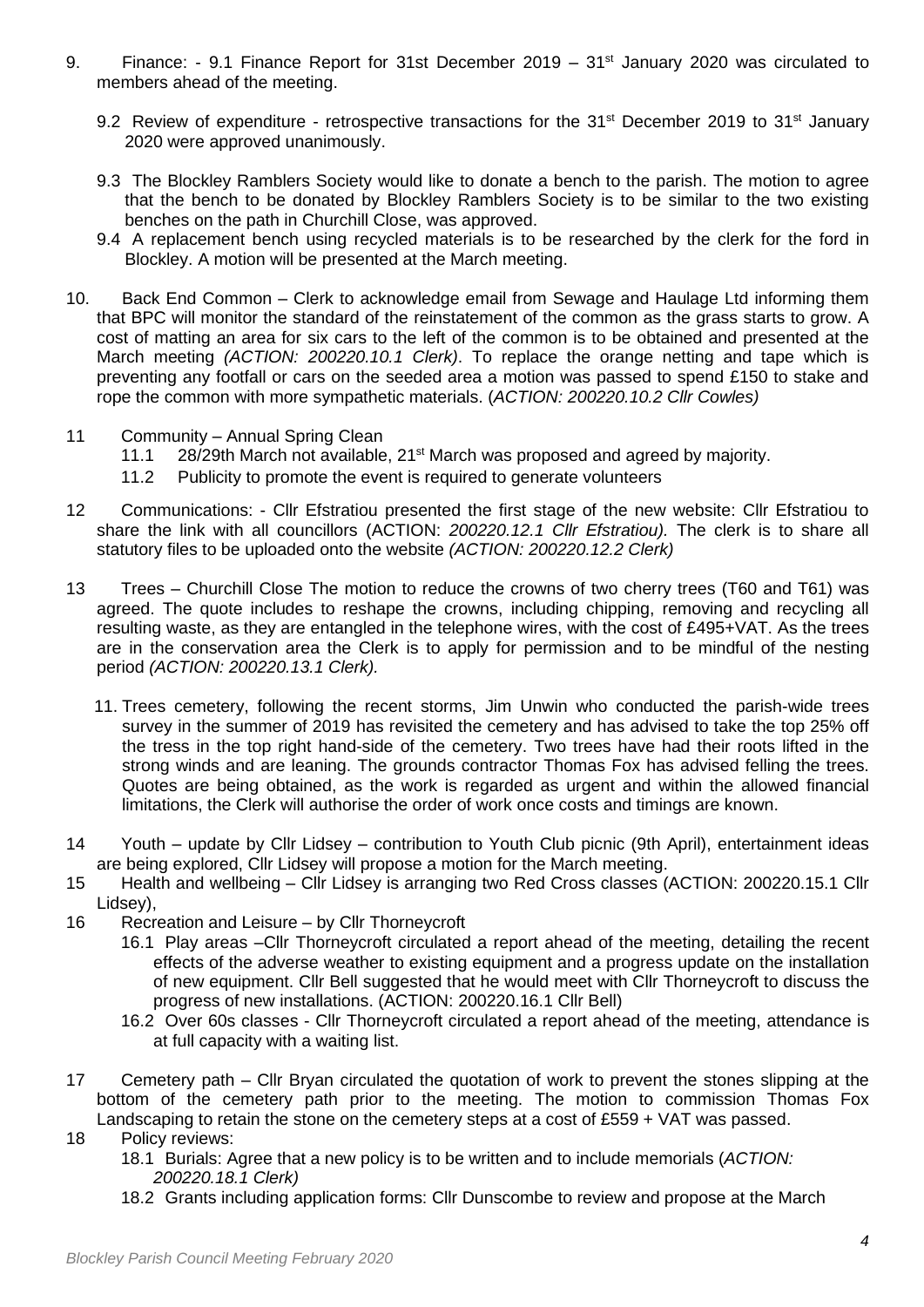## meeting (*ACTION: 200220.18.2 Cllr Dunscombe)*

- 19 Clerk's update: A correspondence log was circulated to all councillors ahead of the meeting.
	- 19.1 Cllr Cowles attended GAPTC training course end of January
	- 19.2 Paxford bench has been removed and new environmental replacement is due this week
	- 19.3 Blockley war memorial bench installed
	- 19.4 Plans underway for Blockley bus crash memorial
		- 19.4.1 8<sup>th</sup> May, 2:30pm Blockley Church, unveil plaque, tea and cakes in the Jubilee Hal, decorated by WI at 3;10pm (ish)
		- 19.4.2 Permission received from Chris Scragg
		- 19.4.3 Seeking clarification on listed building consent
		- 19.4.4 Once permission established, Cllr Lynden Stowe advising on grant (Growing our communities)
		- 19.4.5 Event PR required in April, posters, social media
	- 19.5 The Maintenance Officer has completed 6 years of employment, holiday entitlement increases, review imminent with personnel committee
	- 19.6 Phone-box, Station Road, decommissioned, now owned by BPC. Cllr Thorneycroft spoke to company at Northwick Park about shot blasting, they will not do it in situ. Quote received £2,600-£2,900. Clerk to cost panel and paint to restore the parish phone boxes and make enquiries about local colleges carrying out restoration work (*ACTION: 200220.19.6 Clerk)*
	- 19.7 War memorial hydro treatment starting imminently to remove organic growth, the fixing of ground stonework will follow
	- 19.8 As there are 3 vacancies on BPC, a vacancy notice will be displayed, a possible outcome is a bi-election
	- 19.9 Councillors alerted of the new training programme for 2020-21 and advised councillors to consider the courses
- 20 Any other business None
- 21 Date of Next Meeting: 7pm on Thursday 19<sup>th</sup> March 2020, Jubilee Hall, Blockley

The meeting closed at 9.30pm.

Approved by Blockley Parish Council:

Signed…………………………………………. Print……………………………………………. Date…………………………………………….

| <b>Item</b>     | Action (responsibility) from 20 <sup>th</sup> February 2020                                                                                    | <b>Status</b> |
|-----------------|------------------------------------------------------------------------------------------------------------------------------------------------|---------------|
| 21.11.19:9.3    | The Clerk is to research grant opportunities for the second half of the Churchyard wall                                                        |               |
| 16.01.20:4.1.1  | Clerk to arrange memorial plaque and commemorative event with Rev'd Delap.                                                                     |               |
| 16.01.20:4.1.2  | Clerk to arrange the annual litter pick and approach the Great Western about breakfast.                                                        |               |
| 16.01.20:10.1.1 | Cllr Bradley is to make enquiries into the additional TV programme filming in the parish.                                                      |               |
| 16.01.20:12.1.3 | Clerk to contact Adam Klup at the Diocese to request an extension to the faculty.                                                              |               |
| 20.02.20.10.1   | Clerk to obtain a cost of matting an area for six cars to the left of Back Ends Common is<br>to be obtained and presented at the March meeting |               |
| 20.02.20.10.2   | Cllr Cowles to arrange the replacement the orange netting and tape on Back Ends<br>Common with more sympathetic materials.                     |               |